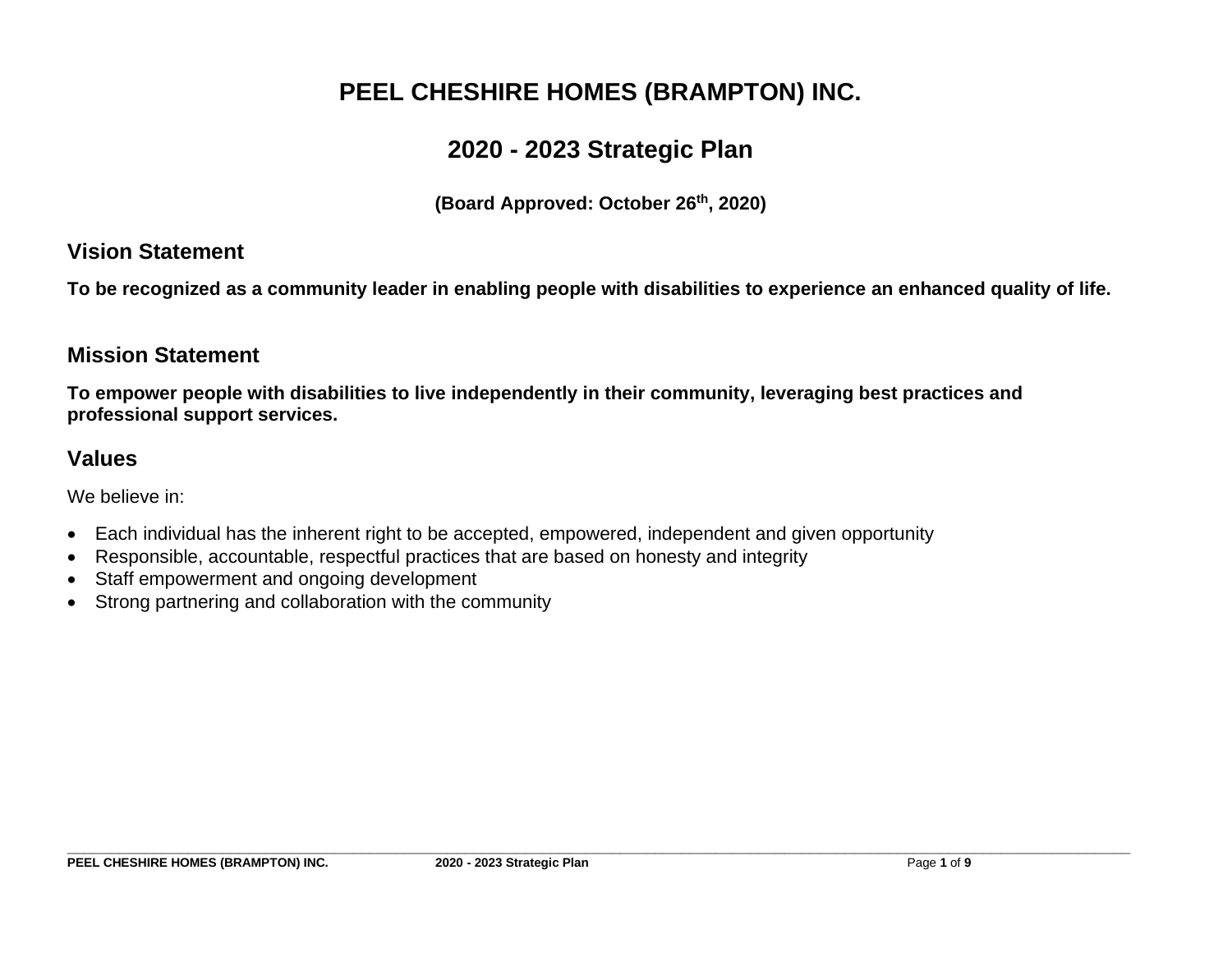# **SWOT Analysis**

#### **Strengths**

- Diverse, experienced, committed staff, management team, Executive Director and Board of Directors
- Responsive and proactive COVID Pandemic Plan of Action
- Residents with strong and supportive social circle of family and friends

#### **Weaknesses**

- Need to review and define the scope of services only PSW staff, no registered professional medical staff
- Increased needs of the aging residents (secondary medical issues including mental health)
- Financial challenges
- LHIN Budget Approval Process
- Employee morale level due to PCH Agency's financial restraints

#### **Opportunities**

- Identifying the capabilities of the staff
- Seek Community Partners for Agency and Resident support
- Mental health support for Residents and staff

#### **Threats**

- Union contract terms
- Union and Legal costs
- Ontario Health Budget Approval Process
- No provincial government infrastructure support or safety net for the residents, Agency or Board of Directors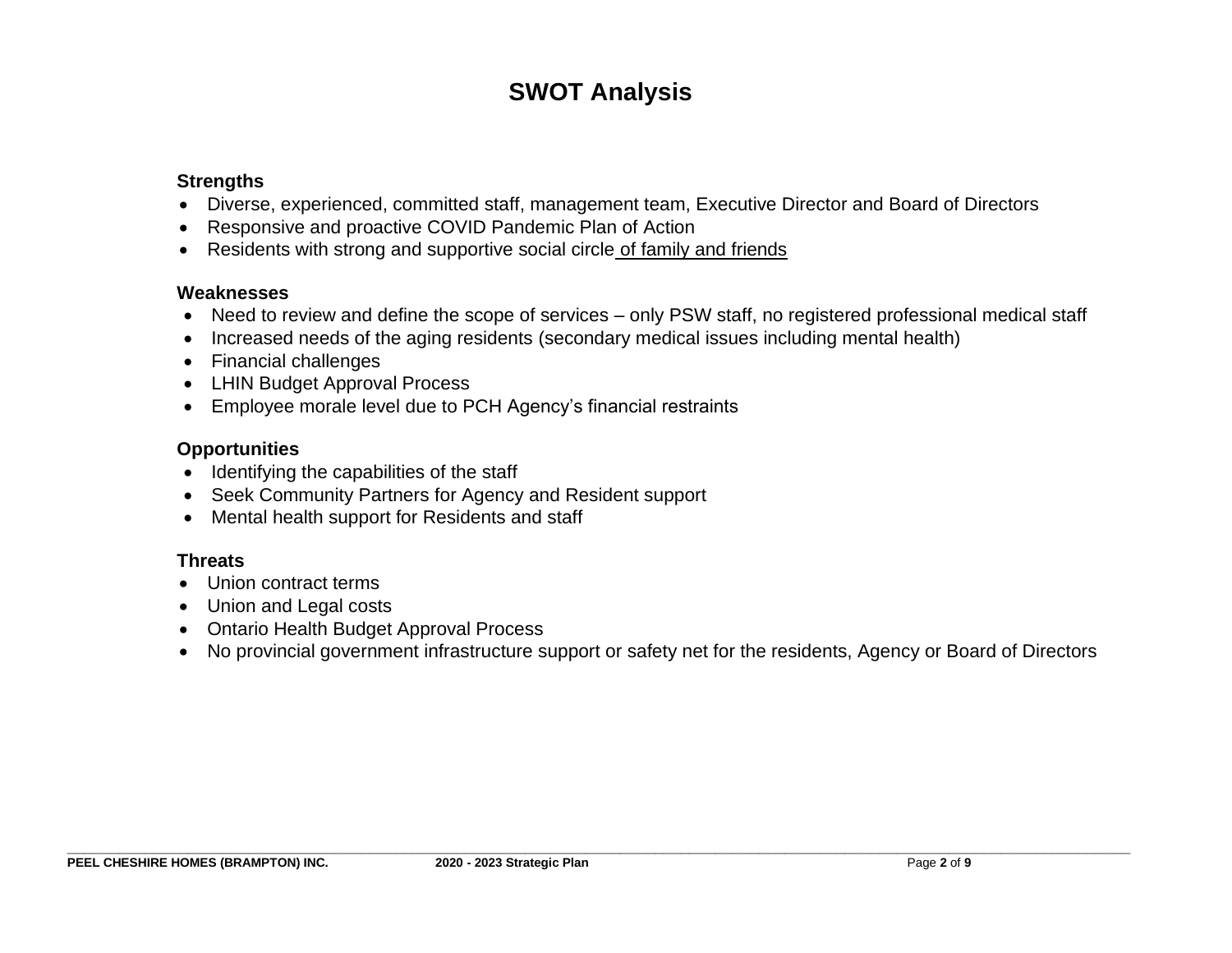## **Input Collected from Residents**

A meeting was held involving all Residents with Board Members to collect feedback to inform the Strategic Planning Process.

Residents were asked to review the vision, mission and value statements to determine if they reflected the directions the Agency should be moving in. All Residents supported the wording and messaging the new statements.

#### **Feedback from Residents for Board consideration**:

- improve the Agency's website
- provide name tags for all staff and residents
- that Board representatives meet with Residents on an annual basis to seek input
- develop a policy that outlines residents' right to privacy within their unit

#### **Identified Potential Community Partners by the Residents:**

- PAHA
- Special Olympics
- City of Brampton (sports & social programs)
- Peel Manor
- Meals on Wheels
- Lions
- Media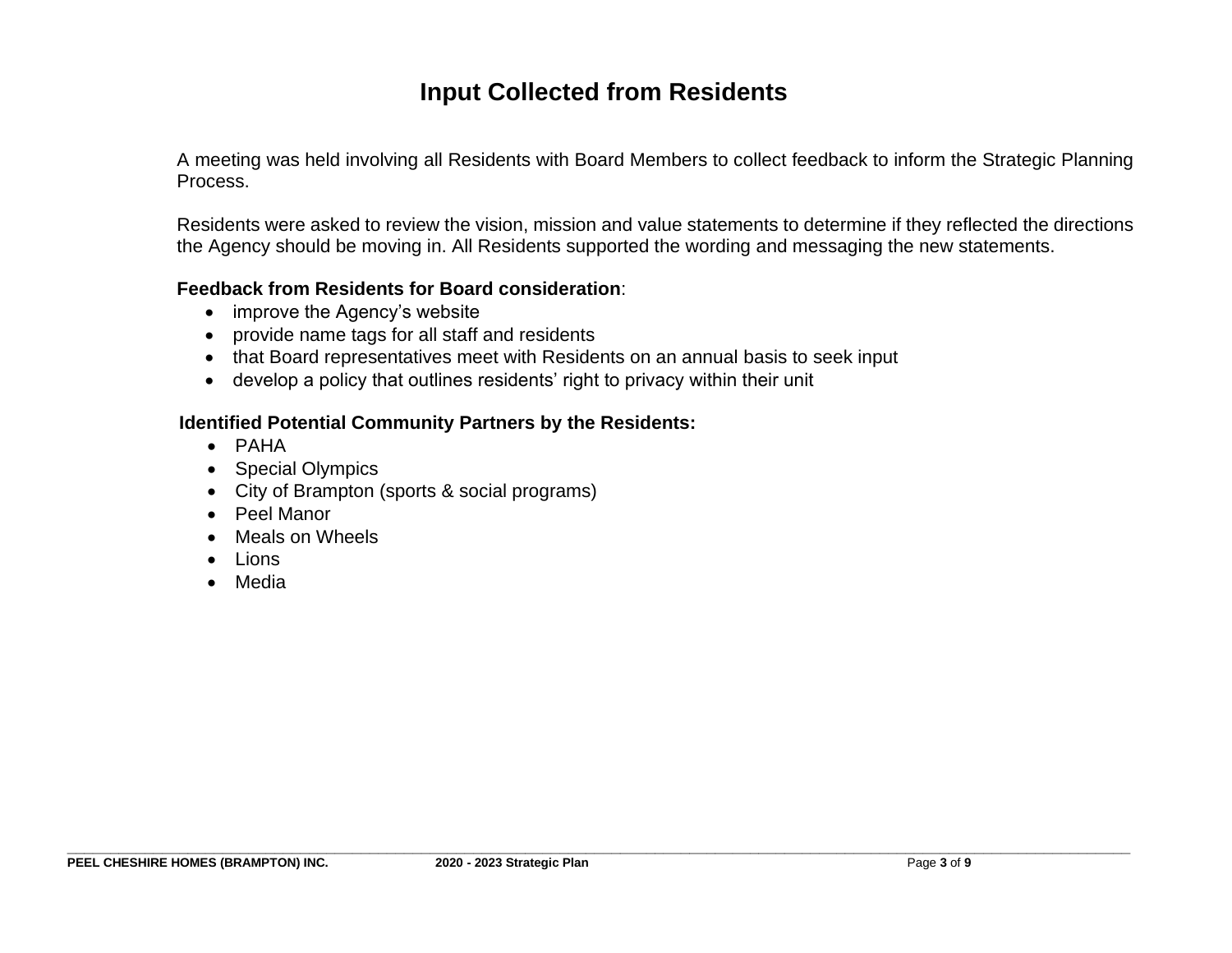# **Input Collected from Staff**

#### *Vision Statement: To be recognized as a community leader in enabling people with disabilities to experience enhanced quality of life.*

#### **Comments re: Vision Statement**

- Respondents agreed that the vision statement should remain the goal for the agency
- Vision Statement reflects what we do at Cheshire because being an advocate is a major role in optimizing our residents/clients' well-being and dignity. While also supporting their independence in the residence and the community. It's important to treat everyone with respect, empathy and compassion no matter the disability and to promote a positive environment.
- The vision statement should be short and have a clear message which is the case with the above vision statement.
- The job that we do at PCH is exactly enabling people with disabilities and enhancing their quality of life

#### *Mission Statement:**To empower people with disabilities to live independently in their community Leveraging best practices and professional support services.*

#### **Comments re: Mission Statement**

- Respondents agreed that the mission statement should remain
- Most people often want to make a difference in their community and in the individual lives of others, being a PSW and having these unique roles enables us to excel by providing that empowerment to our residents to live independently.
- The key word being empowerment. We as a staff need to ensure that people are empowered by providing tools and accessibility. Quality service as oppose to providing routine care. The staff need to be more engaged and should the sense the Individual's needs as they can be unique.
- To offer clients to make choices, and acceptance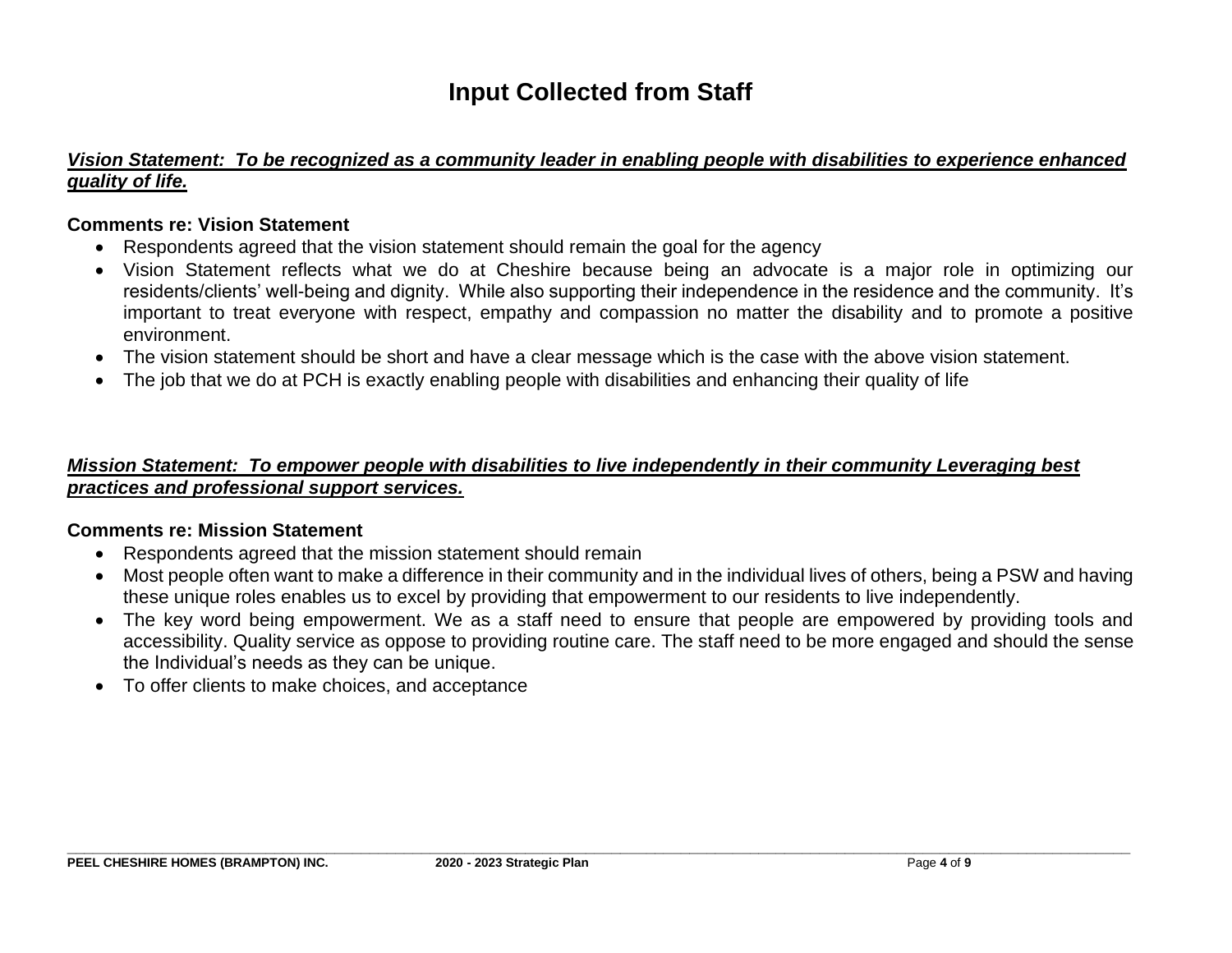#### *Value Statements: We believe in:*

- *Each individual having the inherent right to be: acceptance, empowered, independent and given opportunity*
- *Responsible, accountable, respectful practices that are based on honesty and integrity*
- *Staff empowerment and ongoing development*
- *Strong partnering and collaboration with the community*

#### **Comments re: Value Statements**

- Statements are important, no recommended changes, give each individual the right to be the best that they can be
- Allows me to put what I have been taught into practice
- That the community supports the clients' needs
- Clients' have ability to make choices
- Clients' have right to inclusion in activities

#### **Staff Comments re: SWOT Analysis**

#### **Internal Strengths**:

- Well-educated team of professional Personal support workers that provide quality care.
- Good equipment to help residents and staff alike.
- New technology to help staff, residents and managers in having a strong rapport between each other, and having a quicker response time to potential health and safety threats within the residence.
- Teamwork.

#### **Internal Weaknesses**:

• The overall health of a workplace includes both physical and psychological well-being of its workers. By treating mental health and its psychological component equally with the physical environment, a workplace can support their workers overall well-being. I really feel this is something that needs work. It will boost the overall staff morale and make for a healthy work place.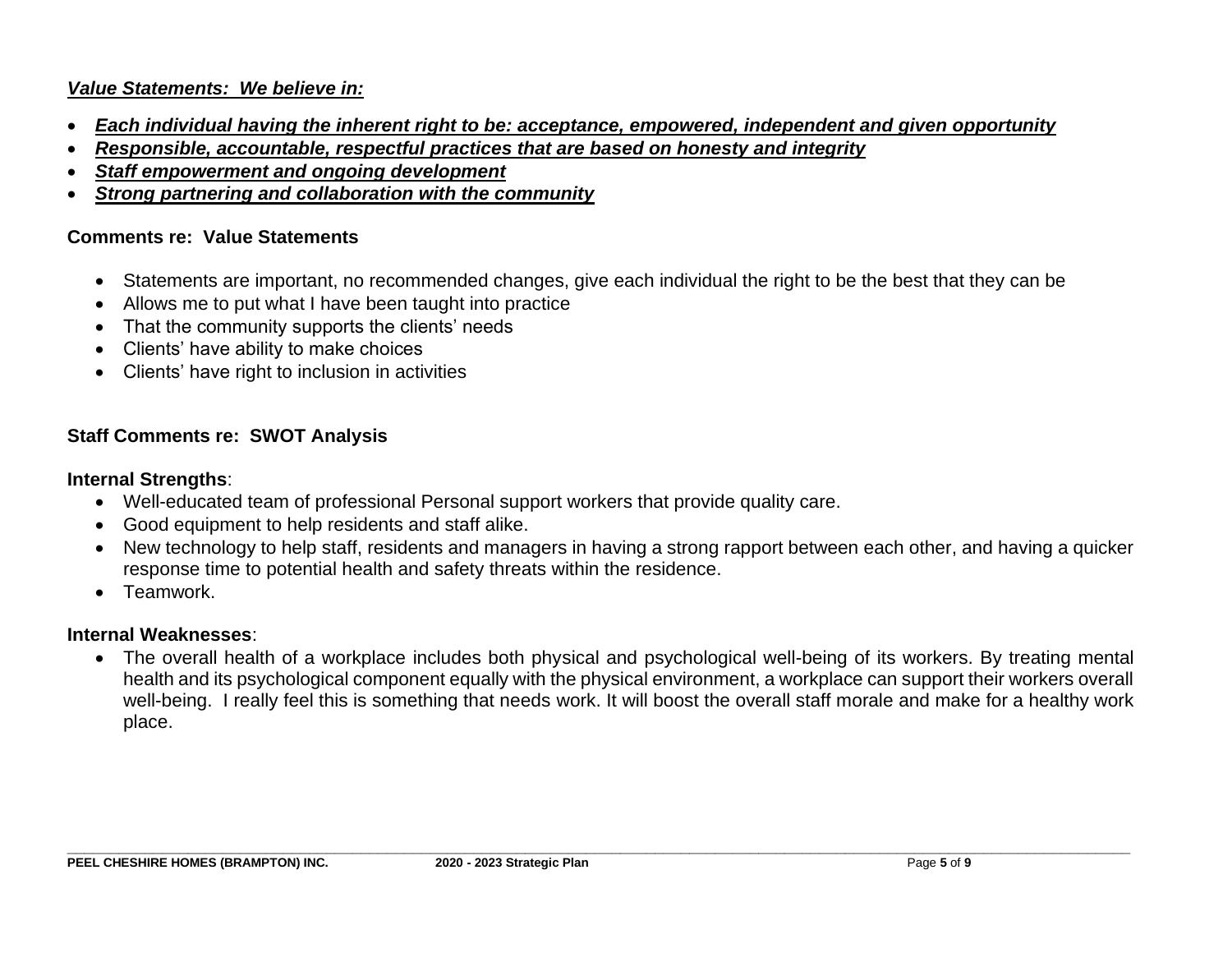#### **External Opportunities**:

- I think Cheshire provides great care and flexibility when it comes to client care in residence and outreach. I can honestly say I've never worked at a long-term care, group home etc., where the care has been this good.
- We have great online training programs. We've built relationships by adding our new documenting system with Aetonix.
- We have great contractors who have been doing excellent work both inside and outside the residence.

#### **External Threats**:

• Doug Ford. Maybe vulnerable to large competitor action as we are small, we need to make sure we are doing everything we can to make sure we get that funding.

#### **What scares you the most as an employee working at Peel Cheshire**:

- If something were to happen to one of the residents while on shift. The health and safety of fellow employees and the possibility if we ever had to evacuate from an environmental disaster.
- Not everyone working as a team

#### **What makes you most proud as an employee**:

- Honestly, I love working at Cheshire. I think it's a great company with great opportunities. I am able to keep up my training as Cheshire provides excellent courses and online training. I am very grateful to get my full Health and safety training through Cheshire and now I'm Co-Chair on the Health and Safety board. With the aging residents comes more responsibility and new tasks to help/assist our residents with.
- Treating everyone (residents) with respect and keeping a safe home and workplace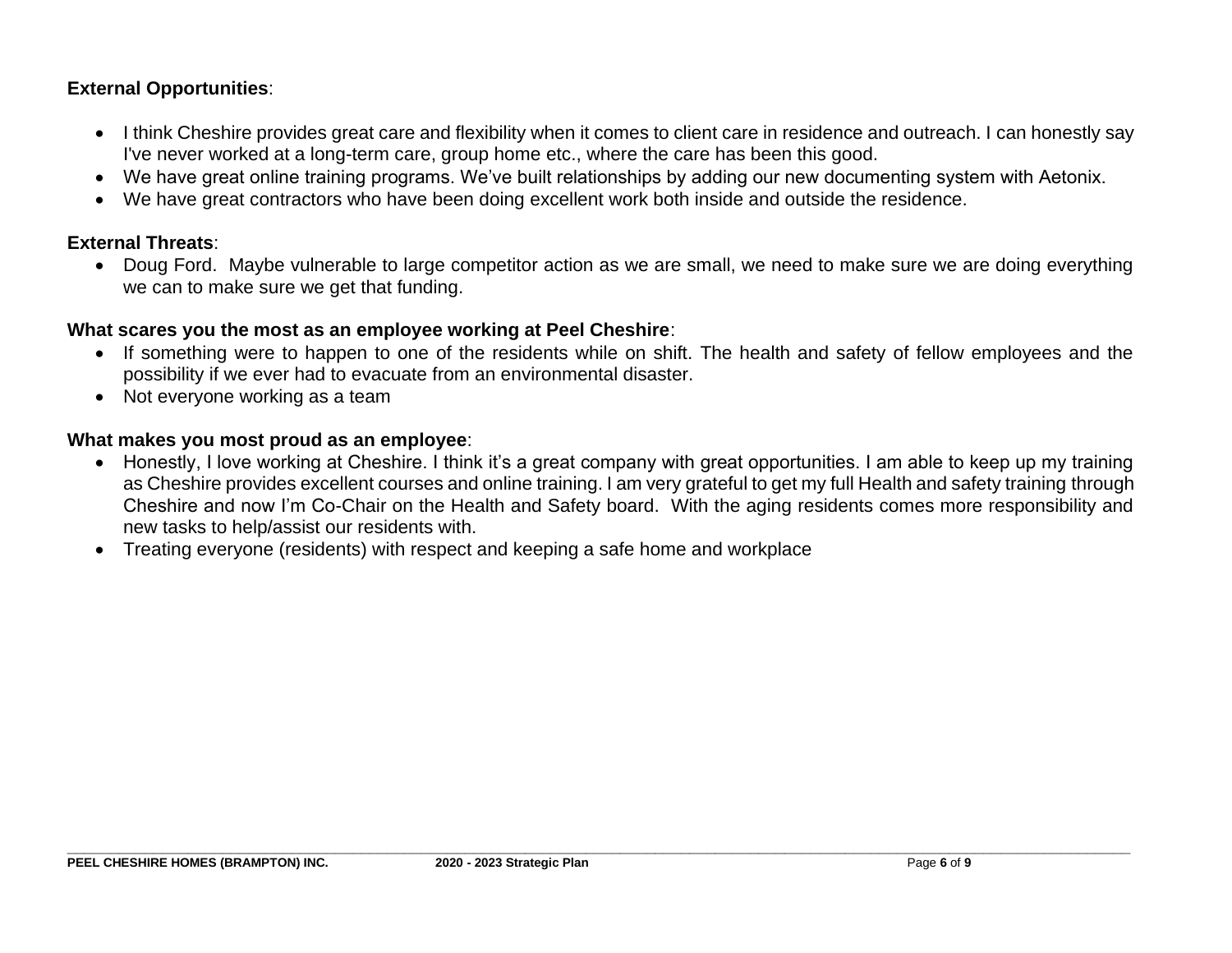## **STRATEGIC GOALS – Current 2020 to 2023 goals**

| <b>Strategic Direction</b>                                                       | <b>Strategic Initiative</b>                                        | <b>Strategic Action</b>                                                                                                                                                                                                                                                                                                                                                                          |
|----------------------------------------------------------------------------------|--------------------------------------------------------------------|--------------------------------------------------------------------------------------------------------------------------------------------------------------------------------------------------------------------------------------------------------------------------------------------------------------------------------------------------------------------------------------------------|
| Build quality services through the<br>integration with other Networks of<br>Care | Enhance external medical support services to our residents.        | Identify changing needs of residents and work<br>with their primary medical provider to connect<br>them to health services within the community.                                                                                                                                                                                                                                                 |
|                                                                                  | Connect outreach consumers to other community support<br>networks. | Train our staff to identify changing medical<br>conditions of our outreach clients and to know<br>who to notify immediately in the case of a marked<br>decrease in the consumer's condition; and long-<br>term how to assist the consumer to connect to<br>other community resources, especially in the case<br>of Health Links for those consumers who have are<br>medically complex and frail. |
| Drive Quality and Value                                                          | Improve the Resident's Experience.                                 | Continue to assess and project the changing<br>needs of the existing residents and determine<br>what added services are required to address their<br>individual needs (i.e.: onsite nursing services).                                                                                                                                                                                           |
|                                                                                  |                                                                    | Work towards securing the required funding to<br>add additional full-time positions within the<br>residential program in support of improved<br>resident care.                                                                                                                                                                                                                                   |
|                                                                                  |                                                                    | Review the capacity of the Agency (staff<br>qualifications, financial resources, etc.) to meet<br>the expanding and changing health needs of our<br>residents.                                                                                                                                                                                                                                   |
|                                                                                  |                                                                    | Review and define the Agency's scope of services<br>and determine in advance when the Agency is no<br>longer able to provide adequate support to an<br>individual.                                                                                                                                                                                                                               |
|                                                                                  |                                                                    | Source training opportunities for staff in how to<br>meet the needs of each individual resident.                                                                                                                                                                                                                                                                                                 |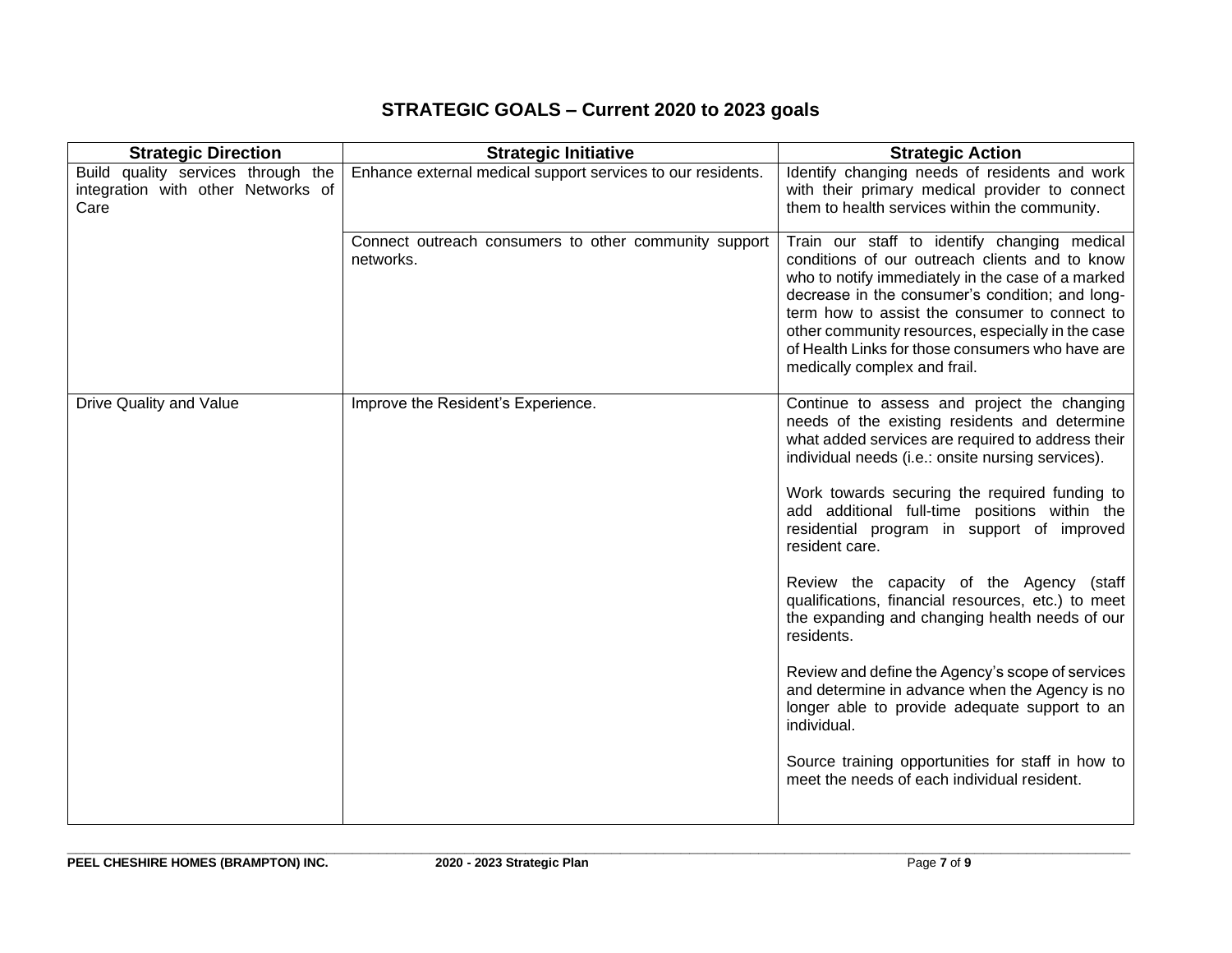| Drive Quality and Value (con't)                           |                                                                                                                        | Collaborate with external resources to ensure that<br>residents are receiving the quality and extent of<br>services that they require from community<br>partners.<br>Review requirements and support for Residents<br>and Staff needs for Mental Health Services. |
|-----------------------------------------------------------|------------------------------------------------------------------------------------------------------------------------|-------------------------------------------------------------------------------------------------------------------------------------------------------------------------------------------------------------------------------------------------------------------|
|                                                           | Improve the Outreach Consumer's Experience.                                                                            | Maintain quality services to existing consumers<br>(clients). Work to secure the required funding to<br>expand the outreach (home and community care)<br>program to meet the needs of those 60 plus<br>individuals who are on our waiting list.                   |
| Management and Staff Resource<br>Development and Training | Provide increased training opportunities for staff to better<br>equip them to meet the changing needs.                 | Source training opportunities for management<br>and staff in order to meet the needs of each<br>individual resident.                                                                                                                                              |
|                                                           |                                                                                                                        | Enhanced Pandemic Training.                                                                                                                                                                                                                                       |
|                                                           |                                                                                                                        | Enable technology integration; explore new<br>technology opportunities in support of client care.                                                                                                                                                                 |
|                                                           |                                                                                                                        | Source Technology enhancements to enable staff<br>to improve efficiencies while maximizing support<br>for Residents.                                                                                                                                              |
|                                                           |                                                                                                                        | Source training for management staff on<br>"managing in a unionized environment".                                                                                                                                                                                 |
| <b>Financial Challenges</b>                               | Enhance funding opportunities and optimize the use of                                                                  | Proactively manage the residential home and its                                                                                                                                                                                                                   |
|                                                           | existing resources.                                                                                                    | associated funding.                                                                                                                                                                                                                                               |
|                                                           | Proactively work to develop other funding sources with the<br>goal of decreasing the dependence on government funding. | Explore other funding opportunities beyond<br>government support.                                                                                                                                                                                                 |
|                                                           |                                                                                                                        | Proactively resource other funding opportunities<br>to support expanded services and to hire staff with<br>enhanced skills.                                                                                                                                       |
|                                                           |                                                                                                                        |                                                                                                                                                                                                                                                                   |